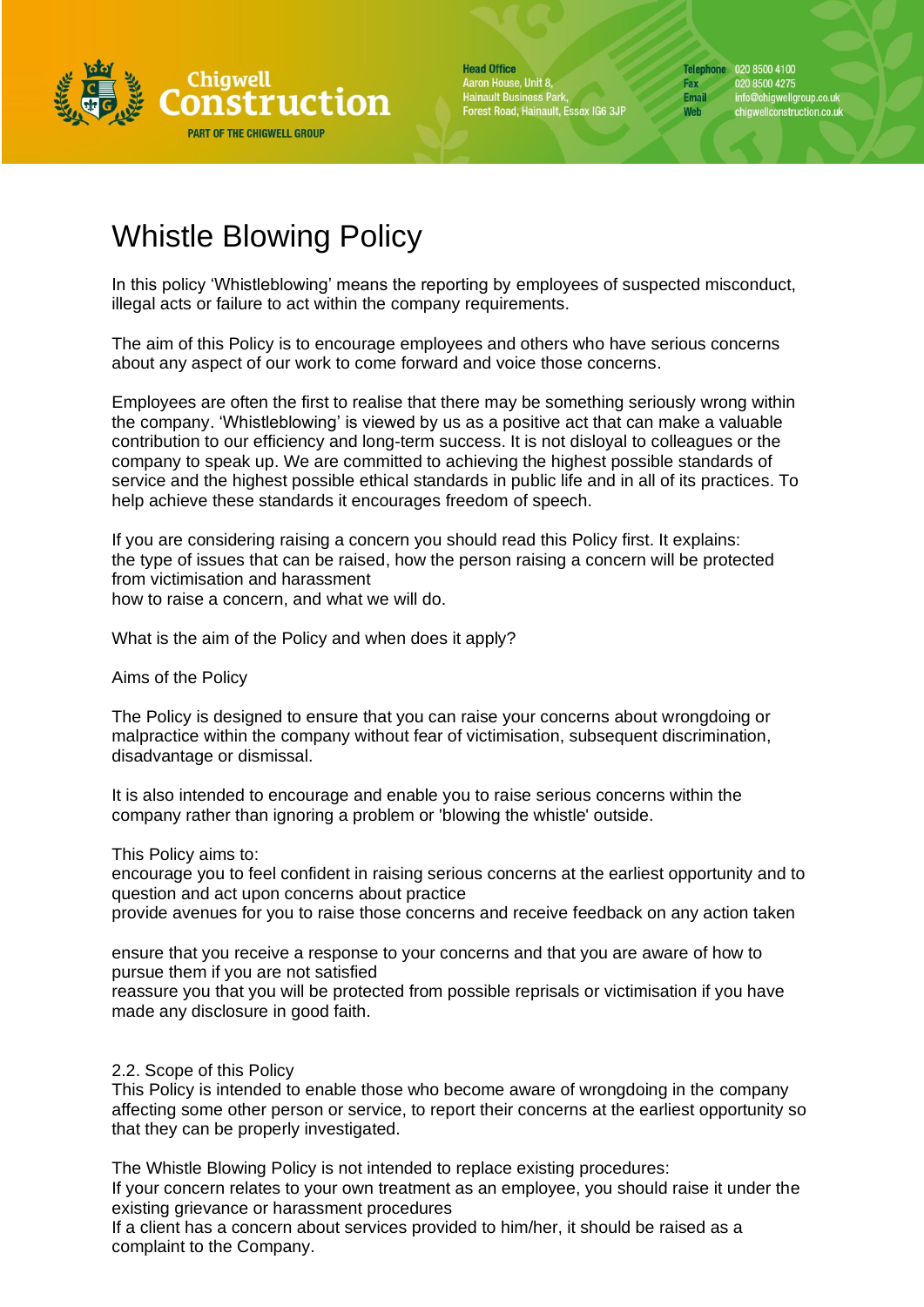



Complaints of misconduct by company are dealt with under a separate procedure.

Who can raise a concern under this Policy?

The Policy applies to all employees or contractors working for the company, for example, agency staff, builders and drivers

employees of suppliers

those providing services under a contract or other agreement with the company in their own premises, for example care homes, and

voluntary workers working with the company

\* If you are employed in, working with or assisting Nottinghamshire schools there is a specific whistleblowing code for you because of the special relationship that exists with the schools' governing bodies.

#### What should be reported?

Any serious concerns that you have about service provision or the conduct of officers or members of the company or others acting on behalf of the company that: make you feel uncomfortable in terms of known standards.

We are an equal opportunity employer and this statement details our policy of equality and diversity in recruitment and employment and the manner in which this policy will be implemented and monitored.

# **Statement of policy**

We are committed to a policy of equality of opportunity in its recruitment and employment practices. It is our policy to ensure that all employees are recruited, trained and promoted on the basis of ability, the requirements of the job, and similar objectives and relevant criteria. No applicant for employment or employee will be treated less favourably than another on grounds of race, gender, marital status, nationality ethnic or national origin, colour, creed, disabilities, age within the legal limitations, or because they are lesbians or gay men.

Selection criteria and procedures will be kept under review to ensure that individuals will be selected, promoted and treated on the basis of their abilities, merits and according to the requirements of the job; they will be given equal opportunity to show this ability and, where appropriate, special training to progress within the company.

We will not tolerate discriminatory language or behaviour towards our employees or customers. Acts of discrimination, harassment, bullying or victimisation are disciplinary offences which we will deal with under our disciplinary procedure.

Race or Racial Origin – Shall mean discrimination on grounds of race, colour, nationality, ethnic or national origins.

Persons with Disabilities – Shall mean discrimination against any person who has a disability whether or not this impairs normal functions.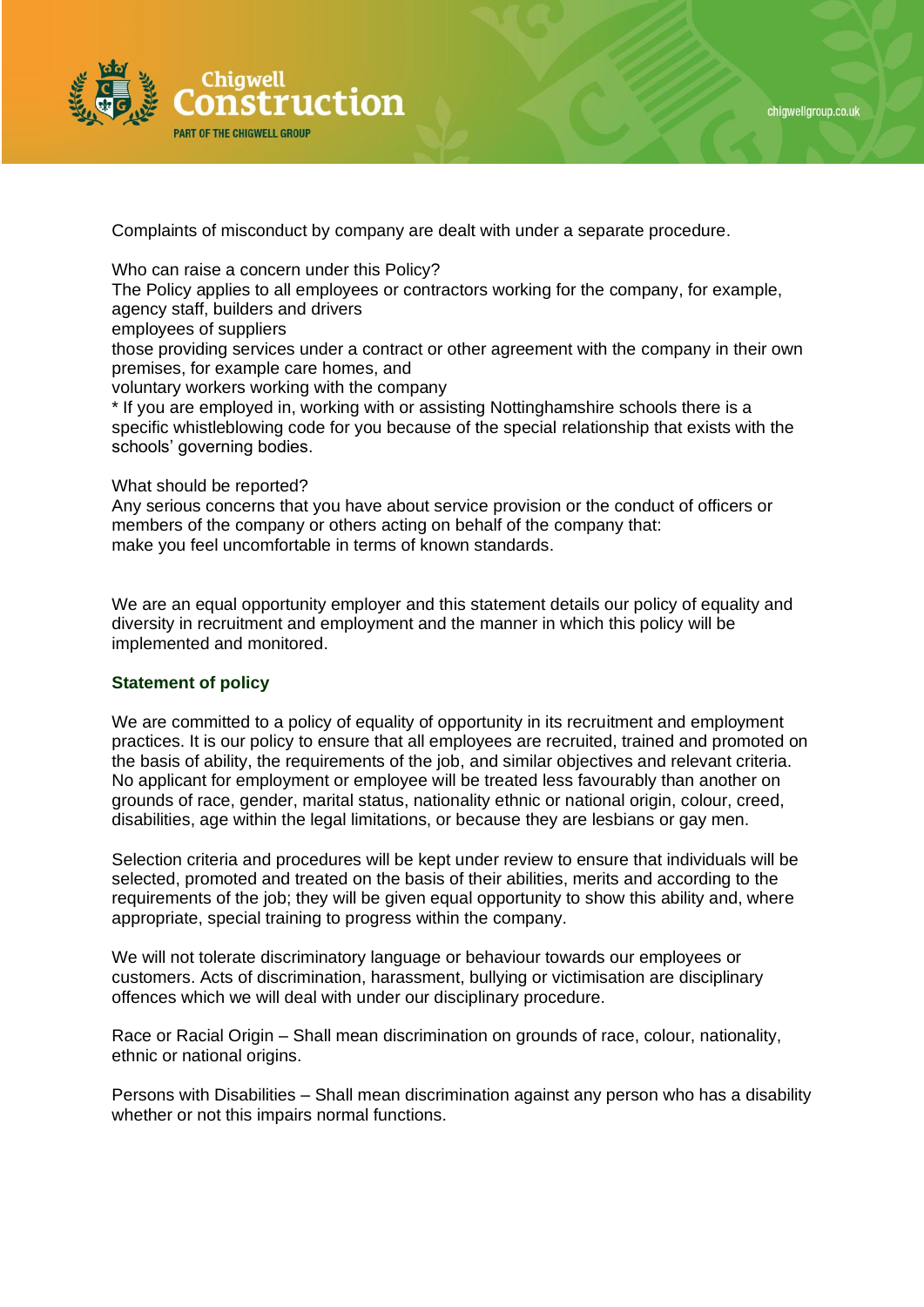

# chiawellaroup.co.uk

# **Legislation**

We recognises and welcomes the Equal Pay Act 1970, The Sex Discrimination Act 1975 (Amended 2003), The Race Relations (Amendment) Act 2003, Human Rights Act 1998, Employment Act 2002, Employment Equality Religion or Belief Regulations 2003, Employment Equality Age Regulations 2006, Equalities Act 2010.

Civil Partnership Act 2005. The Disability Discrimination Act 1995 and the measures for disabled persons and their attempts to provide equal opportunities for all. This policy statement deals only with employment aspects of that legislation.

We will provide all necessary training to ensure that its Managers are familiar with and understand the legislative provision of equal opportunities, and not only direct discrimination, but also indirect discrimination is unlawful.

Both the Equal Opportunities Commission and the Commission for Racial Equality have issued codes of Practice which contain practical guidance to assist in the elimination of discrimination and the promotion of equal opportunity in employment.

### **Implications of legislation**

In respect of race and gender there are laws which provide that an employer is responsible for any act of discrimination by an employee in pursuit, of his/her employment whether or not it was done with the employers' knowledge or approval. In such cases both the employer and employee are liable to the unlawful act. However, it would be a defence for employer to prove that he/she took such steps as were reasonably practical to prevent the employee from committing a discriminatory act. Only the employee would then be considered liable for the unlawful act.

A failure on the part of the employees to observe any provisions of the codes of practice shall not in itself render them liable to any proceedings but such failures will be taken into account in Industrial Tribunal hearings.

It is the duty of all employees to accept this personal responsibility for the practical application of the policy.

We expect all its employees to act at all times in accordance with this equality and diversity policy. All employees are required to comply with and promote the policy and to ensure that discrimination is eliminated in the working environment.

#### **Procedures**

All personnel policies and procedures are kept under constant review to ensure that they conform to the equality and diversity policies.

# **Training**

We recognise that training is an essential element in the implementation of its Equality and Diversity Policy. Without the provision of adequate training it will be difficult to ensure that the employees and particularly its managers are in a position to understand and comply fully with the policy.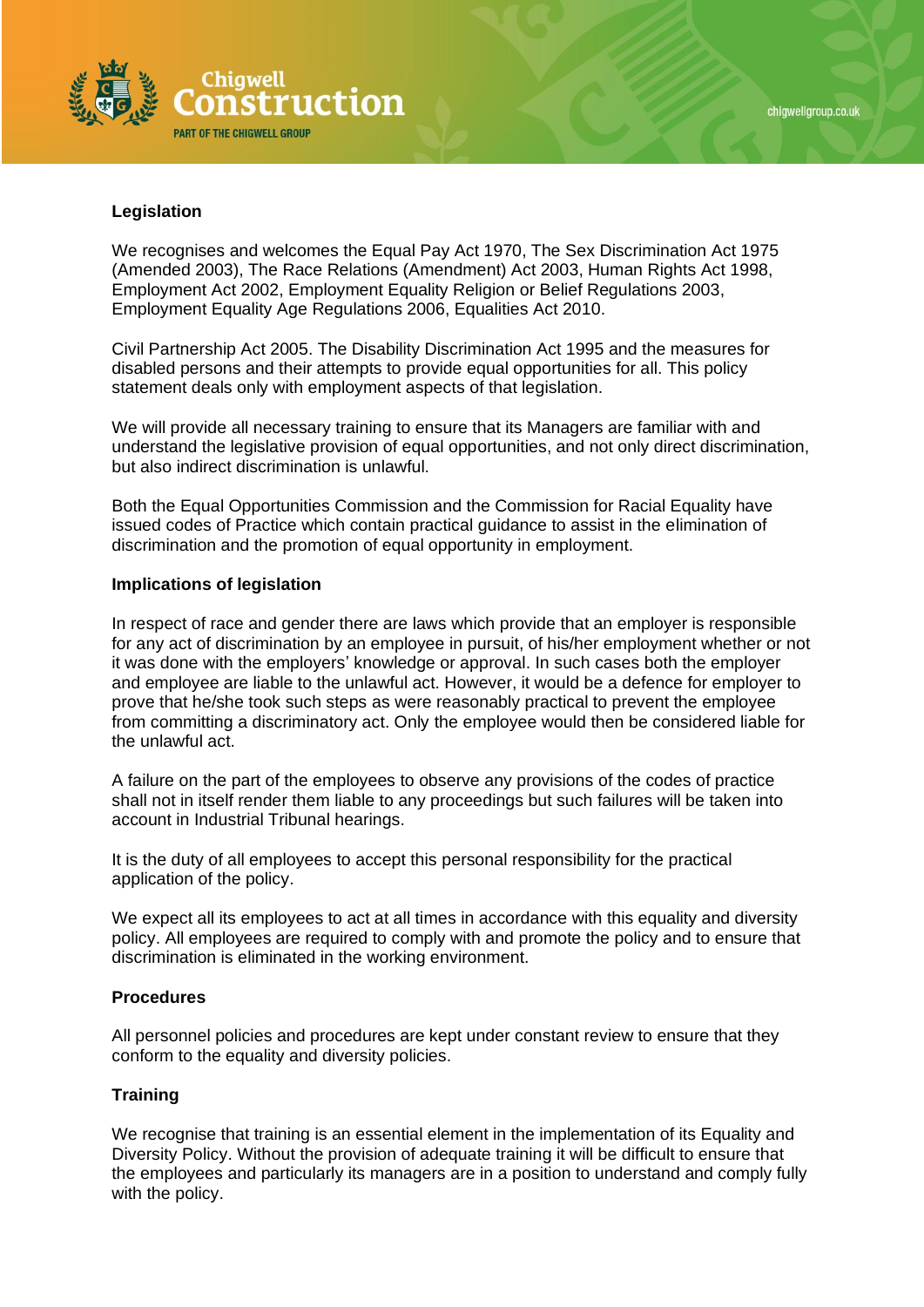

It is our policy for all employees to undertake induction training in which we make them aware of their responsibilities under the Health and Safety at Work Act, detail our emergency procedures, and correct use of PPE, safe systems of work for their initial job, First Aid arrangements and the role of our supervisors. They are all advised where copies of our Health and Safety Policy are kept and are given a small precise sheet. They are also given a copy of our company rules.

Where employees' jobs change, or new risks are encountered by the introduction of new processes then these individual employees are given further guidance/training.

#### **Advice/Guidance**

If employees wish to discuss any employment or employee relations problems arising from alleged or suspected discrimination, they should contact the Managing Director.

The Equality and Diversity Policy Statement will be issued to all full-time and part-time employees. General reminders about the equality and diversity Policy will be issued regularly.

#### **Policy on the Employment of People with Disabilities**

To develop a working environment and to offer terms and conditions of service which will enable people with disabilities who have skills and qualifications appropriate to the activities performed in the companies' service to seek and maintain the employment with the company.

#### **Objectives**

- (i) To provide equal opportunities for people with disabilities in recruitment promotion and training.
- (ii) To ensure that all staff are aware of the company's policy on the employment of people with disabilities.
- (iii) To ensure that where possible people with disabilities are provided with equipment and facilities to enable them to carry out their duties.
- (iv) To provide a safe working environment for employees with disabilities.
- (v) To ensure that special needs for employers with disabilities, arising directly or indirectly because of their work, are met.

#### **Recruitment**

(a) Every vacancy will be open to suitably qualified people with disabilities giving regard to safety considerations.

#### **Duties and working conditions**

The duties and responsibilities of employees will be reviewed periodically in the light of any changes in their condition.